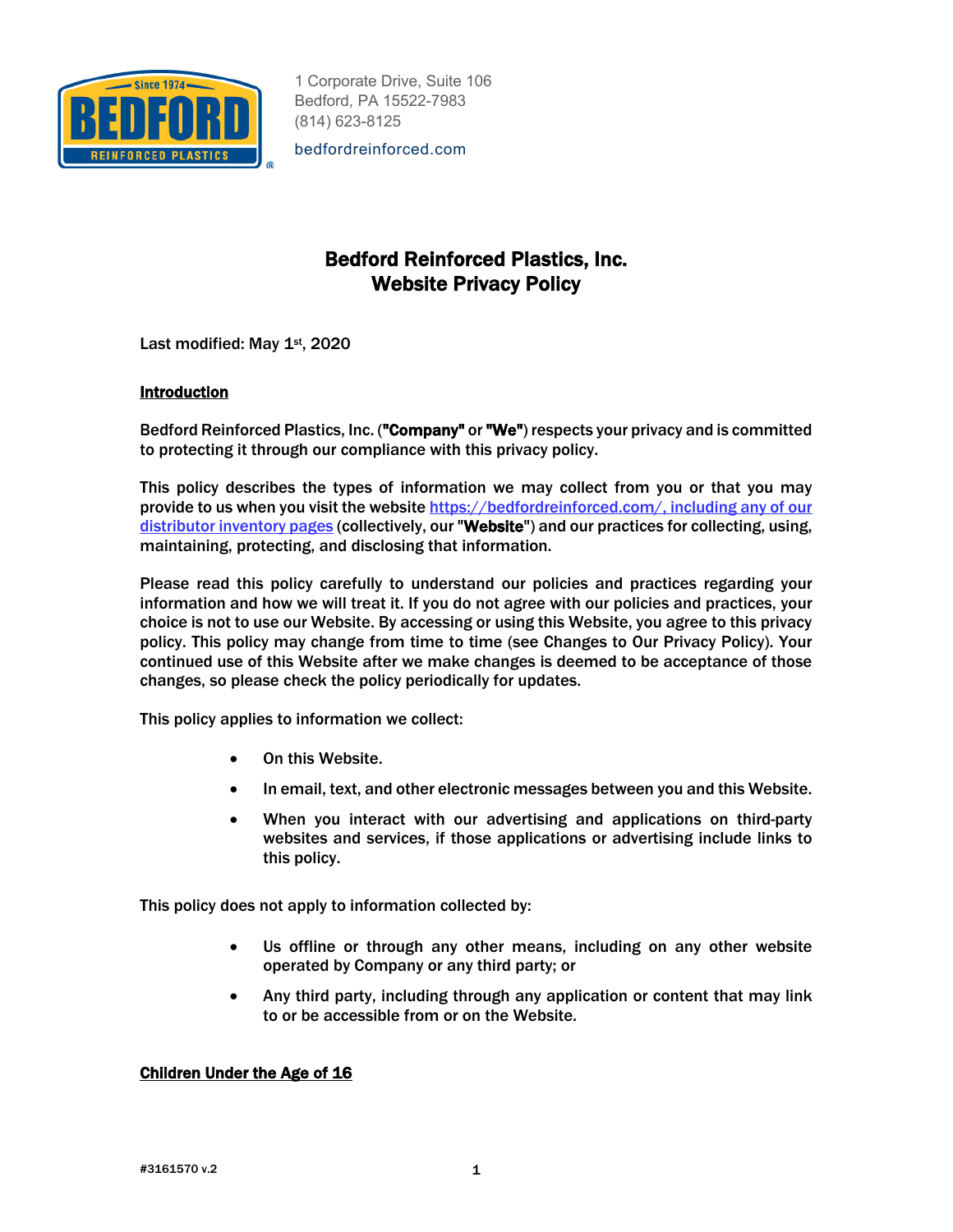

bedfordreinforced.com

This Website is offered and available to users who are 18 years of age or older. Our Website is not intended for children under 16 years of age. No one under age 16 may provide any information to or on the Website. We do not knowingly collect personal information from children under 16. If you are under 16, do not use or provide any information on this Website or on or through any of its features. If we learn we have collected or received personal information from a child under 16 without verification of parental consent, we will delete that information. If you believe we might have any information from or about a child under 16, please contact us at:

One Corporate Drive, Suite 106 Bedford, PA 15522 marketing@bedfordreinforced.com (814) 623-8125

California residents under 16 years of age may have additional rights regarding the collection and sale of their personal information. Please see Your California Privacy Rights for more information.

## Information We Collect About You and How We Collect It

We collect several types of information from and about users of our Website, including information:

- By which you may be personally identified, such as name, postal address, email address, telephone number, or any other identifier by which you may be contacted online or offline ("personal information");
- That is about you but individually does not identify you; and/or
- About your internet connection, the equipment you use to access our Website, and usage details.

We collect this information:

- Directly from you when you provide it to us.
- Automatically as you navigate through the site. Information collected automatically may include usage details, IP addresses, and information collected through cookies, web beacons, and other tracking technologies.
- From third parties, for example, our business partners.

## Information You Provide to Us.

The information we collect on or through our Website may include: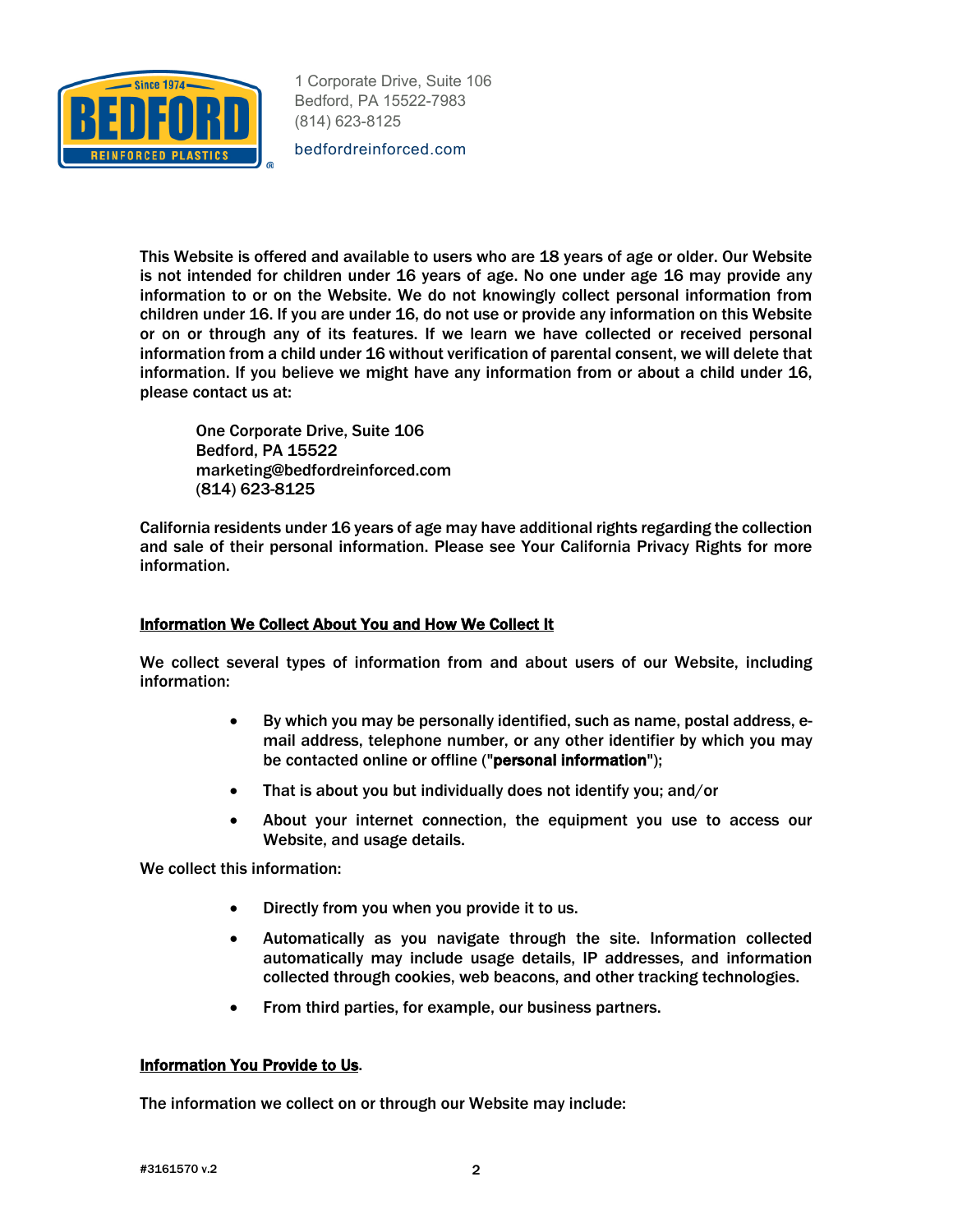

bedfordreinforced.com

- Information that you provide by filling in forms on our Website. This includes information provided at the time of registering to use our Website, subscribing to our service, posting material, or requesting further services. We may also ask you for information when you report a problem with our Website.
- Records and copies of your correspondence (including email addresses), if you contact us.
- Details of transactions you carry out through our Website and of the fulfillment of your orders. You may be required to provide financial information before placing an order through our Website.
- Your search queries on the Website.

# Information We Collect Through Automatic Data Collection Technologies.

As you navigate through and interact with our Website, we may use automatic data collection technologies to collect certain information about your equipment, browsing actions, and patterns, including:

- Details of your visits to our Website, including traffic data, location data, logs, and other communication data and the resources that you access and use on the Website.
- Information about your computer and internet connection, including your IP address, operating system, and browser type.

We also may use these technologies to collect information about your online activities over time and across third-party websites or other online services (behavioral tracking). You can control the information we collect about you using these technologies by managing your browser and device-level settings as follows:

- Browser settings: For example, you can configure your browser to indicate when we have set a cookie in your browser. You can also configure your browser to block all cookies from a specific domain or all domains. But remember that our services may rely on cookies to function properly, for things like remembering certain user settings.
- Device-level settings: Your device may have controls that determine what information we collect. For example, you can modify location settings on your device.

The information we collect automatically is only statistical data and does not include personal information, but we may maintain it or associate it with personal information we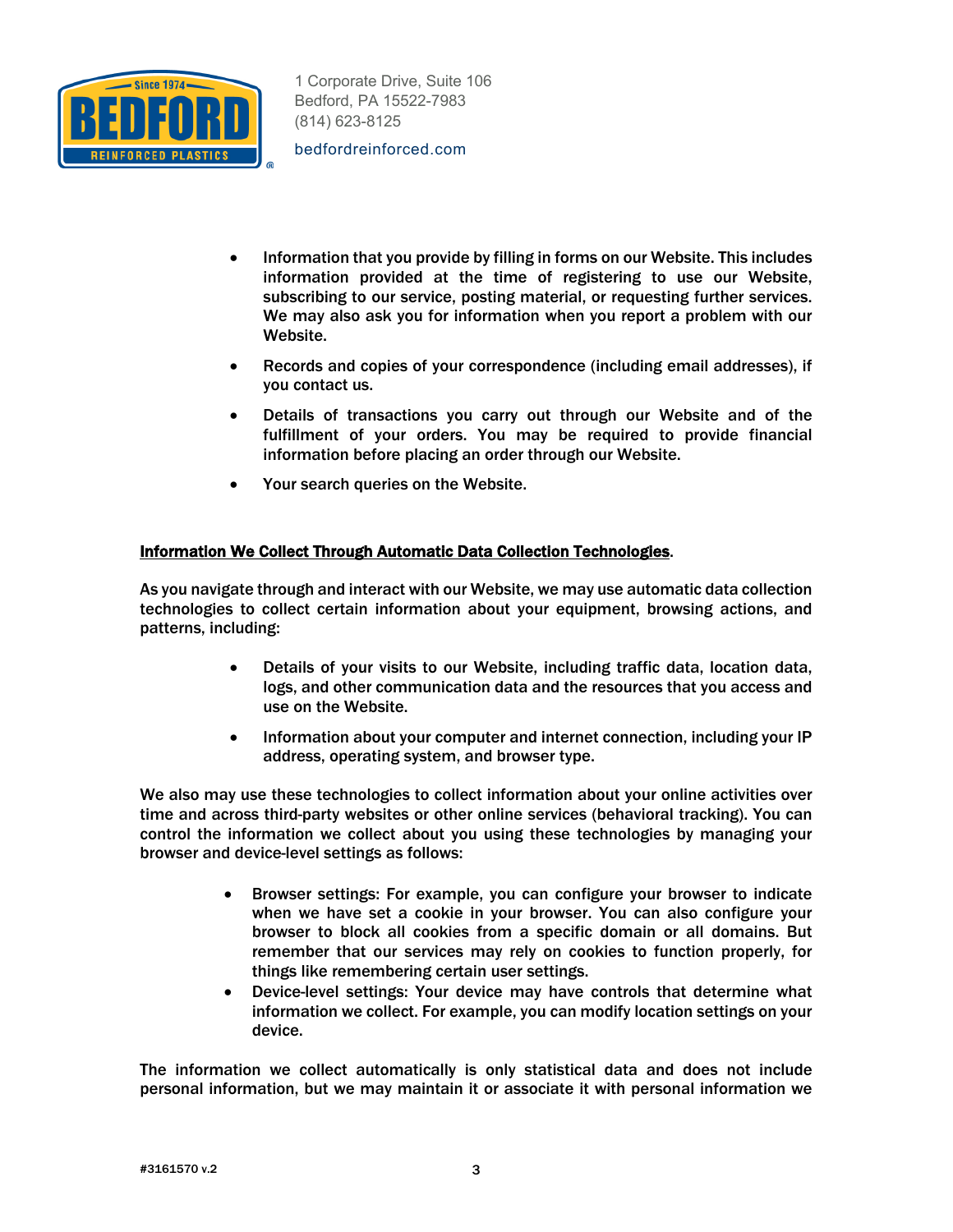

bedfordreinforced.com

collect in other ways or receive from third parties. It helps us to improve our Website and to deliver a better and more personalized service, including by enabling us to:

- Estimate our audience size and usage patterns.
- Store information about your preferences, allowing us to customize our Website according to your individual interests.
- Speed up your searches.
- Recognize you when you return to our Website.

The technologies we use for this automatic data collection may include:

- Cookies (or browser cookies). A cookie is a small file placed on the hard drive of your computer. You may refuse to accept browser cookies by activating the appropriate setting on your browser. However, if you select this setting you may be unable to access certain parts of our Website. Unless you have adjusted your browser setting so that it will refuse cookies, our system will issue cookies when you direct your browser to our Website.
- Flash Cookies. Certain features of our Website may use local stored objects (or Flash cookies) to collect and store information about your preferences and navigation to, from, and on our Website. Flash cookies are not managed by the same browser settings as are used for browser cookies. For information about managing your privacy and security settings for Flash cookies, see Choices About How We Use and Disclose Your Information.
- Web Beacons. Pages of our Website and our emails may contain small electronic files known as web beacons (also referred to as clear gifs, pixel tags, and single-pixel gifs) that permit the Company, for example, to count users who have visited those pages or opened an email and for other related website statistics (for example, recording the popularity of certain website content and verifying system and server integrity).

We do not collect personal information automatically, but we may tie this information to personal information about you that we collect from other sources or you provide to us.

#### How We Use Your Information

We use information that we collect about you or that you provide to us, including any personal information:

To present our Website and its contents to you.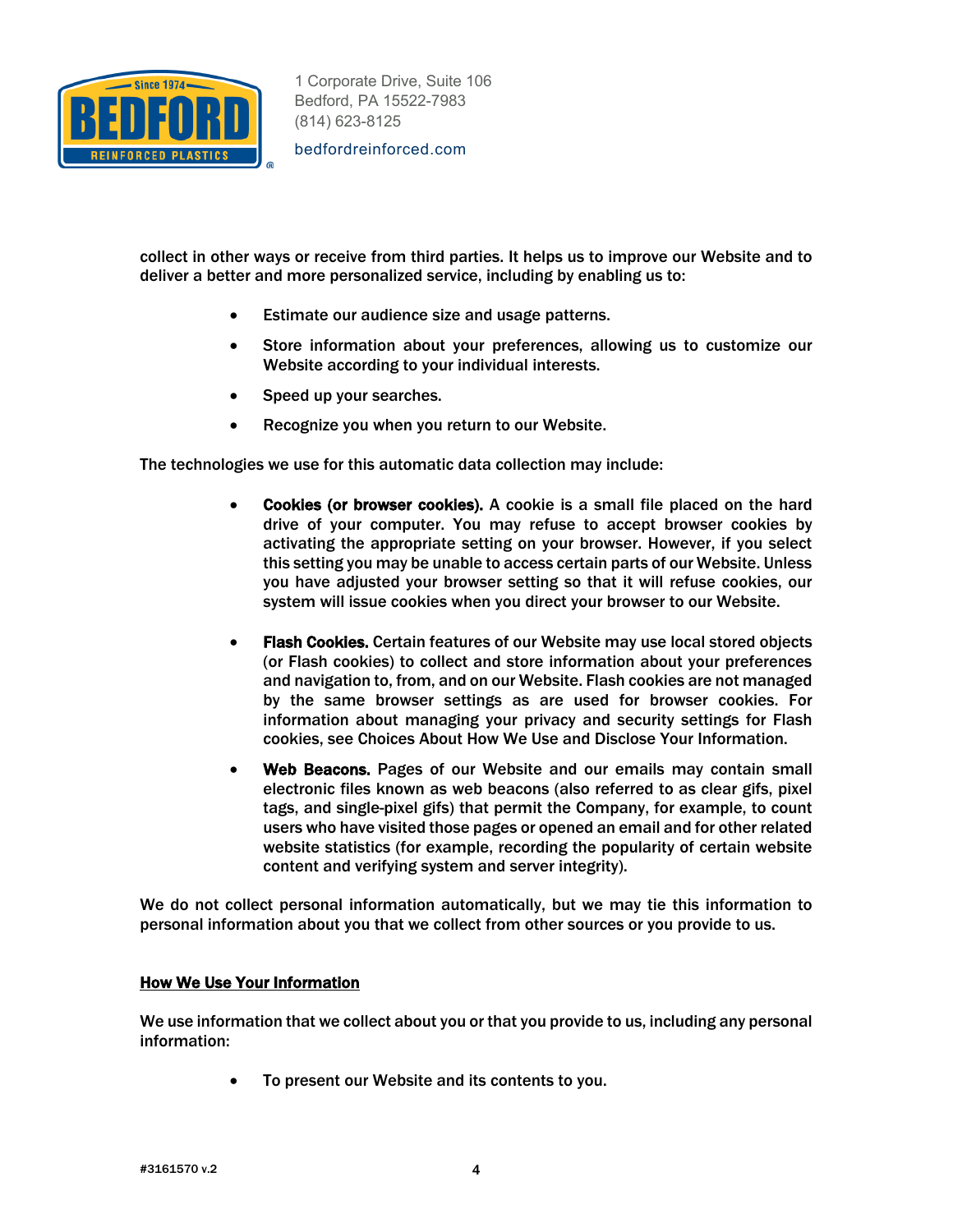

bedfordreinforced.com

- To provide you with information, products, or services that you request from us.
- To fulfill any other purpose for which you provide it.
- To provide you with notices about your account, including expiration and renewal notices.
- To carry out our obligations and enforce our rights arising from any contracts entered into between you and us, including for billing and collection.
- To notify you about changes to our Website or any products or services we offer or provide though it.
- To allow you to participate in interactive features on our Website.
- In any other way we may describe when you provide the information.
- For any other purpose with your consent.

We may also use your information to contact you about goods and services that may be of interest to you. If you do not want us to use your information in this way, please contact us at: marketing@bedfordreinforced.com. For more information, see Choices About How We Use and Disclose Your Information.

## Disclosure of Your Information

We may disclose aggregated information about our users, and information that does not identify any individual, without restriction.

We may disclose personal information that we collect or that you provide as described in this privacy policy:

- To our subsidiaries and affiliates.
- To contractors, service providers, and other third parties we use to support our business and who are bound by contractual obligations to keep personal information confidential and use it only for the purposes for which we disclose it to them.
- To a buyer or other successor in the event of a merger, divestiture, restructuring, reorganization, dissolution, or other sale or transfer of some or all of Bedford Reinforced Plastics, Inc.'s assets, whether as a going concern or as part of bankruptcy, liquidation, or similar proceeding, in which personal information held by Bedford Reinforced Plastics, Inc. about our Website users is among the assets transferred.
- To fulfill the purpose for which you provide it.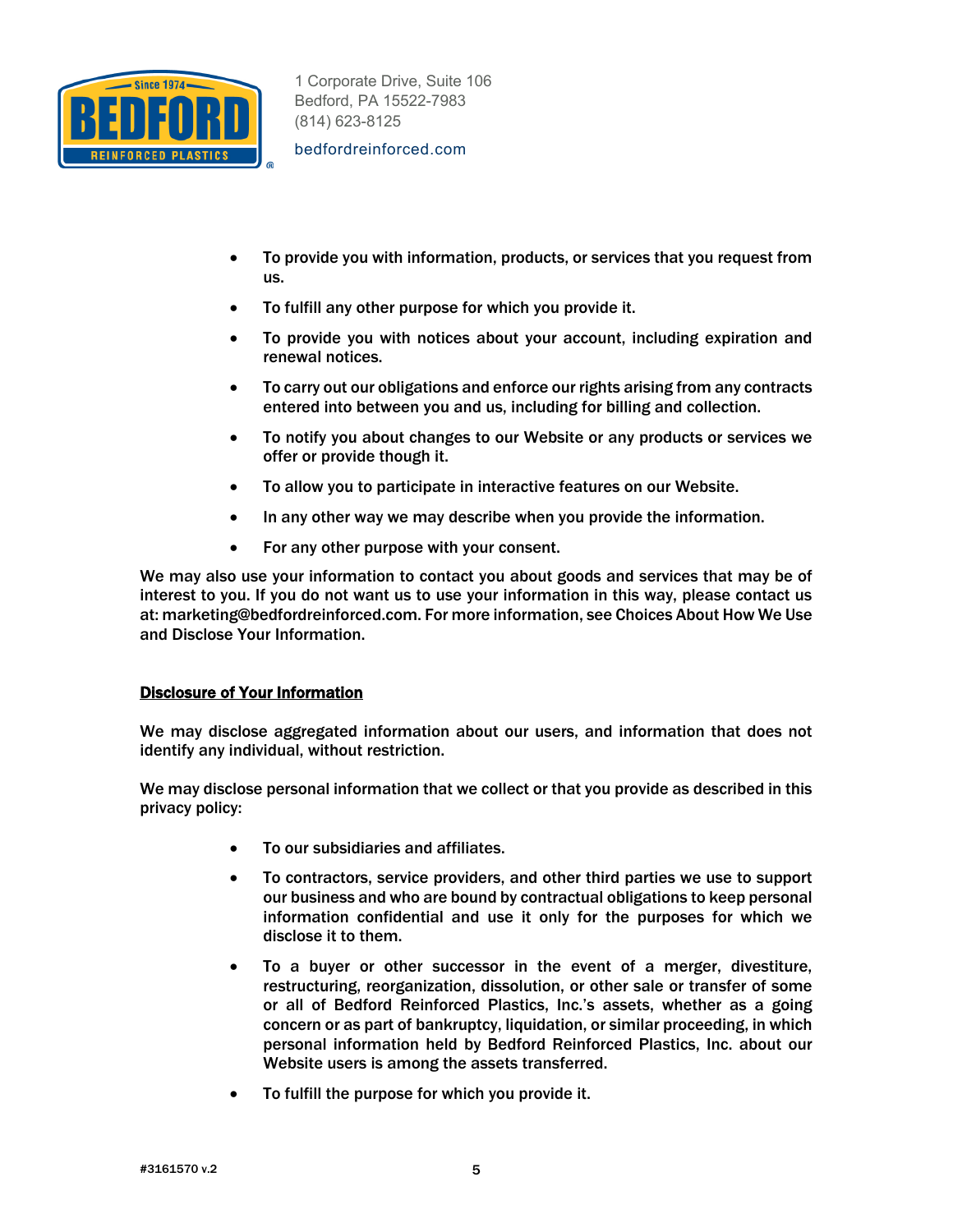

bedfordreinforced.com

- For any other purpose disclosed by us when you provide the information.
- With your consent.

We may also disclose your personal information:

- To comply with any court order, law, or legal process, including to respond to any government or regulatory request.
- To enforce or apply our Terms of Use, available at https://bedfordreinforced.com/terms-of-use/ and incorporated herein by reference, or other agreements, including for billing and collection purposes.
- If we believe disclosure is necessary or appropriate to protect the rights, property, or safety of Bedford Reinforced Plastics, Inc., our customers, or others. This includes exchanging information with other companies and organizations for the purposes of fraud protection and credit risk reduction.

## Choices About How We Use and Disclose Your Information

We strive to provide you with choices regarding the personal information you provide to us. We have created mechanisms to provide you with the following control over your information:

- Tracking Technologies and Advertising. You can set your browser to refuse all or some browser cookies, or to alert you when cookies are being sent. To learn how you can manage your Flash cookie settings, visit the Flash player settings page on Adobe's website. If you disable or refuse cookies, please note that some parts of this site may then be inaccessible or not function properly.
- Promotional Offers from the Company. If you do not wish to have your contact information used by the Company to promote our products or services, you can opt out by sending us an email stating your request to marketing@bedfordreinforced.com. If we have sent you a promotional email, you may send us a return email asking to be omitted from future email distributions. This opt out does not apply to information provided to the Company as a result of a product purchase, product service experience, or other transactions.

We do not control third parties' collection or use of your information to serve interest-based advertising. However, these third parties may provide you with ways to choose not to have your information collected or used in this way. You can opt out of receiving targeted ads from members of the Network Advertising Initiative ("NAI") on the NAI's website.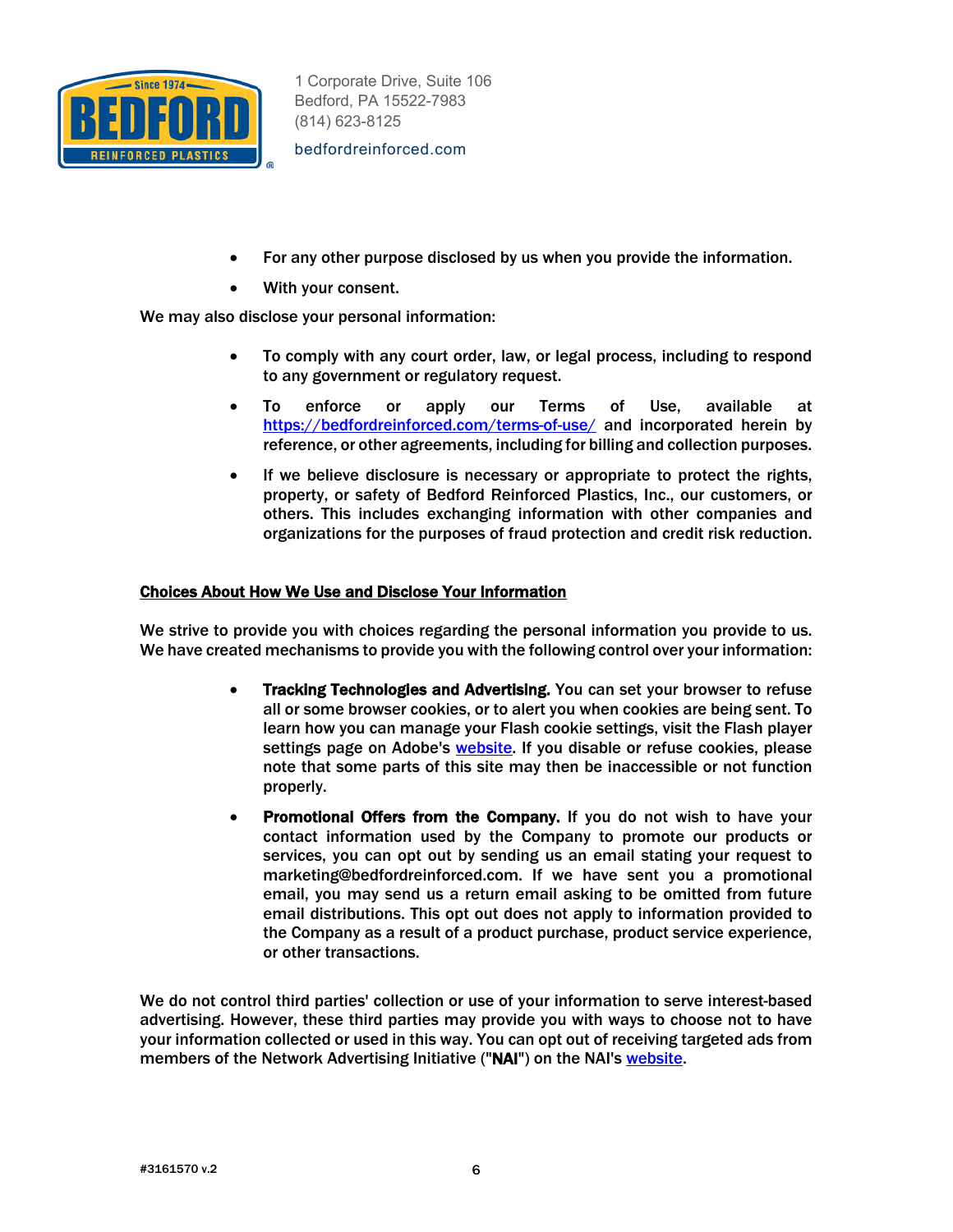

bedfordreinforced.com

California residents may have additional personal information rights and choices. Please see Your California Privacy Rights for more information. However, please know we do not currently sell data triggering that statute's opt-out requirements.

Nevada residents who wish to exercise their sale opt-out rights under Nevada Revised Statutes Chapter 603A may submit a request to this designated address: marketing@bedfordreinforced.com. However, please know we do not currently sell data triggering that statute's opt-out requirements.

#### Accessing and Correcting Your Information

You can review and change your personal information by sending us an email at marketing@bedfordreinforced.com to request access to, correct, or delete any personal information that you have provided to us. We may not accommodate a request to change information if we believe the change would violate any law or legal requirement or cause the information to be incorrect.

California residents may have additional personal information rights and choices. Please see Your California Privacy Rights for more information.

#### Retention of Your Information

We keep different kinds of information for different lengths of time depending on the purposes for which the information was collected. We will retain your personal information for only as long as necessary to provide our services to you.

#### Cross Border Transfers

Bedford Reinforced Plastics, Inc. is headquartered in the United States of America. Bedford Reinforced Plastics, Inc. and authorized processors may access the information in the United States for the purposes described in this policy. When we access or transfer information, we do so in compliance with applicable law. Additionally, we protect the privacy and security of your information in the manner described in this policy regardless of where it is processed or stored.

## Your California Privacy Rights

If you are a California resident, California law may provide you with additional rights regarding our use of your personal information.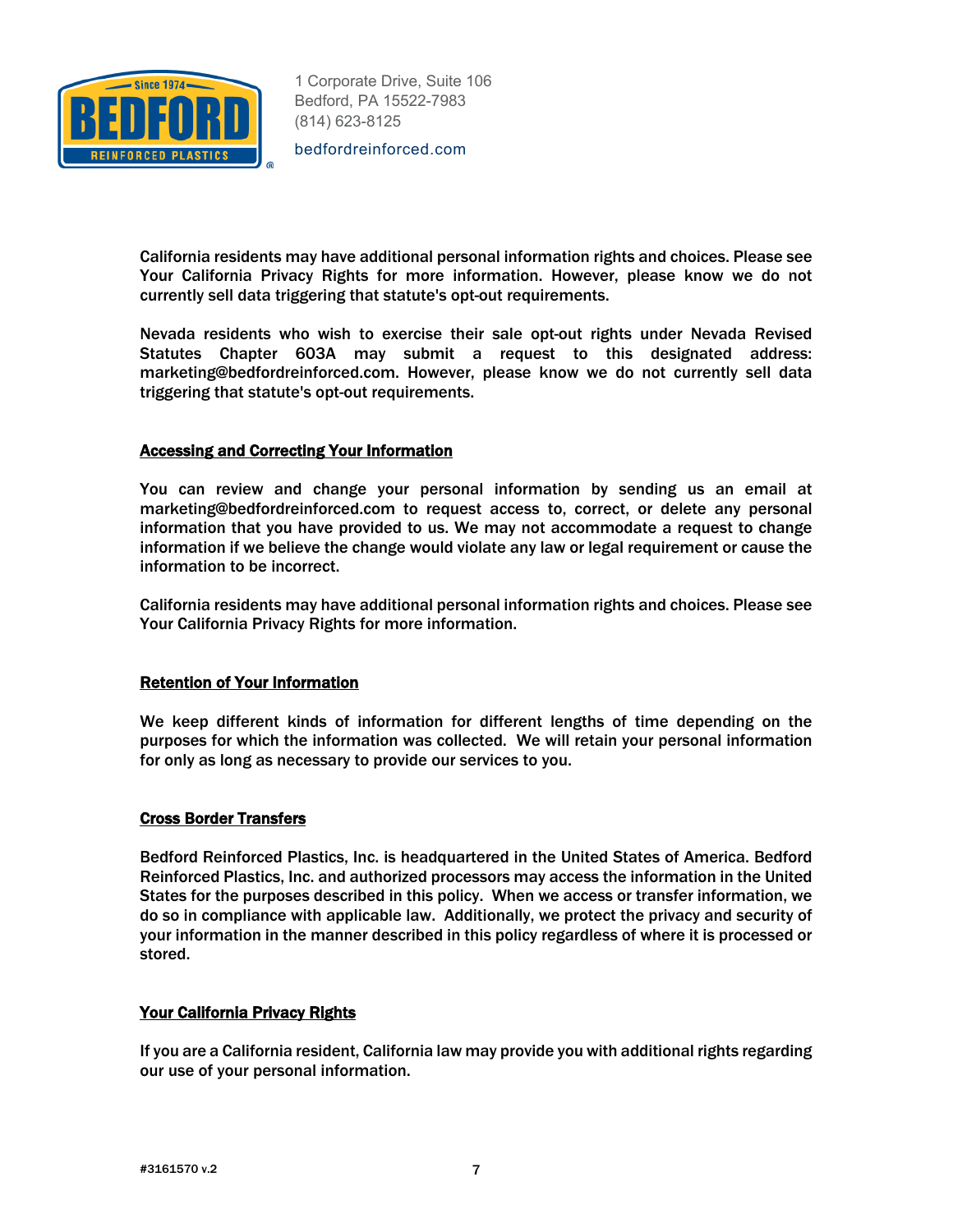

bedfordreinforced.com

California's "Shine the Light" law (Civil Code Section 1798.83) permits Website users that are California residents to request certain information regarding our disclosure of personal information to third parties for their direct marketing purposes. To make such a request, please send an email to us at marketing@bedfordreinforced.com or write us at: One Corporate Drive, Suite 106, Bedford, PA 15522.

You may have additional rights under the California Consumer Privacy Act of 2018 (CCPA), such as the right to know and access what personal data is collected about you, the right to request that certain information be corrected or deleted, the right to opt out of the sale of your information, and the right not to be discriminated against. Further, California law permits Website users that are California residents to request certain information regarding our disclosure of personal information to third parties for their direct marketing purposes. However, please know we do not currently sell data triggering that statutes opt-out of sale requirements. To make a request pursuant to your California rights, please send an email to us at marketing@bedfordreinforced.com or write us at: One Corporate Drive, Suite 106, Bedford, PA 15522, or contact us using our Contact Information below.

#### Notice to European Union Residents

If you are an EU resident, the General Data Protection Regulation ("GDPR"), particularly Articles 15 to 21, affords you a number of rights as a data subject. We encourage you to read and learn about those rights on your own, but the following will help you to begin to understand those rights.

- Right to Access: This allows you to request from us information about your personal information that we process, including what data we have and how and why it is being processed.
- Right to Rectification: In the event that some or all of the personal information that we have concerning you is inaccurate; this gives you the right to have those inaccuracies rectified.
- Right of Erasure: In some cases, you may have the right to request that we erase your personal information in our possession.
- Right to Restriction of Processing: This gives you the right, in some circumstances, to have us process your personal information only with your consent.
- Right to Objection to Processing: Where we are processing your personal information on the grounds of its legitimate interests, or to carry out tasks in the public interest or to exercise official authority, you have a right to object to the processing on grounds relating to your particular situation. In cases where you object to our processing of your personal data for direct marketing purposes, the processing will cease.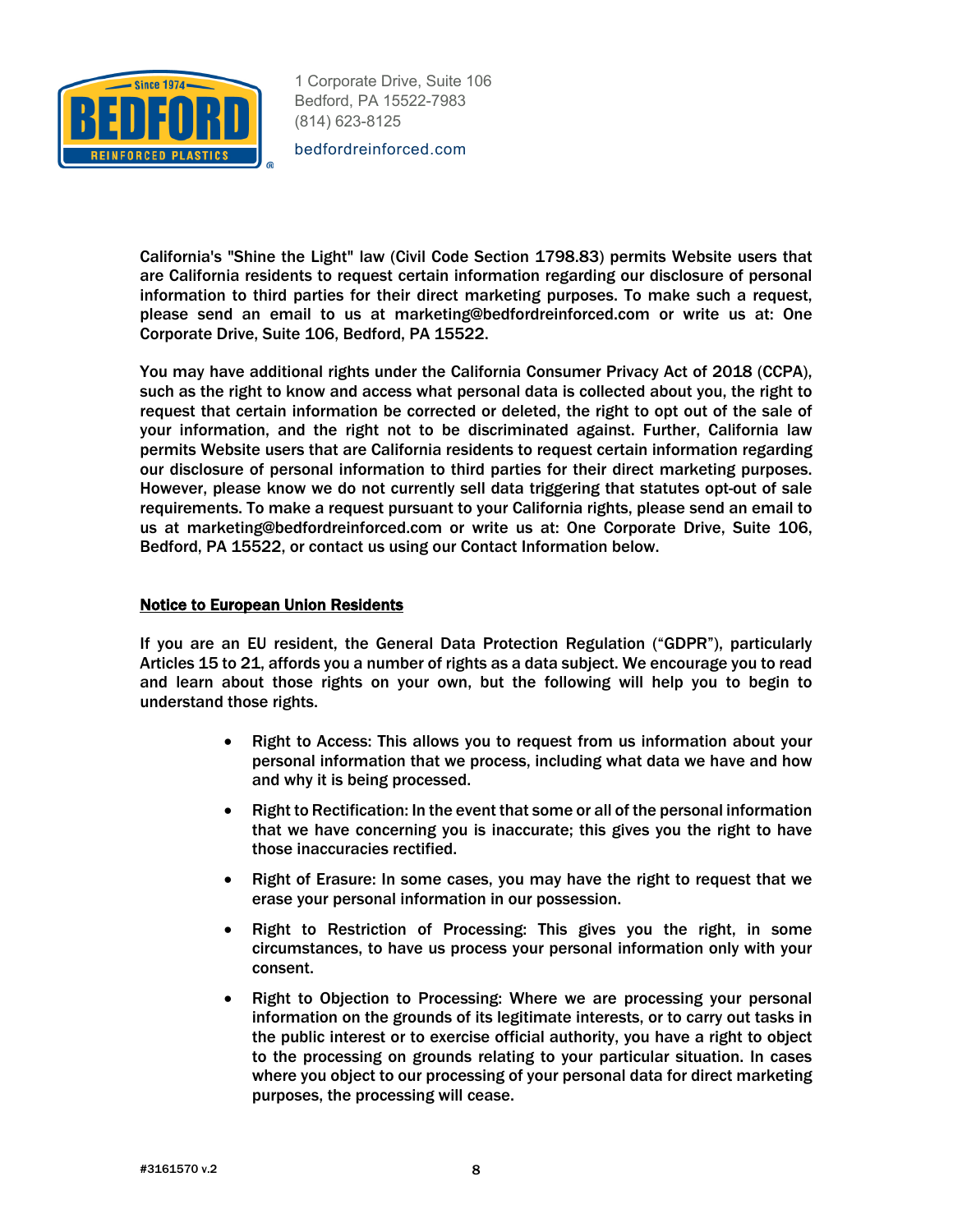

bedfordreinforced.com

• Right to Data Portability: This allows you to request a copy of your personal information that it has on file and to transfer that information to someone else without any interference from us. In some cases, you may be able to request that we transfer your personal information directly to a third party on your behalf.

In addition, to the extent that we process any of your personal information on the basis of your consent, you have the right to withdraw that consent at any time, without affecting the lawfulness of processing that was based on your consent before its withdrawal.

If you are a natural person residing in the EU and at any time you believe we have violated one of your rights listed above, or if you believe we are in violation of one or more of the provisions of the GDPR, you have the right to lodge a complaint with a Data Protection Authority. More information about the Data Protection Authorities can be found at: https://ec.europa.eu/info/law/law-topic/data-protection/reform/what-are-data-protectionauthorities-dpas\_en.

# **Data Security**

We have implemented industry-standard measures designed to secure your personal information from accidental loss and from unauthorized access, use, alteration, and disclosure.

The safety and security of your information also depends on you. Where we have given you (or where you have chosen) a password for access to certain parts of our Website, if applicable, you are responsible for keeping this password confidential. We ask you not to share your password with anyone.

Unfortunately, the transmission of information via the internet is not completely secure. Although we do our best to protect your personal information, we cannot guarantee the security of your personal information transmitted to our Website. Any transmission of personal information is at your own risk. We are not responsible for circumvention of any privacy settings or security measures contained on the Website.

## Changes to Our Privacy Policy

It is our policy to post any changes we make to our privacy policy on this page. If we make material changes to how we treat our users' personal information, we will notify you by email to the primary email address specified in your account and/or through a notice on the Website home page. The date the privacy policy was last revised is identified at the top of the page. You are responsible for ensuring we have an up-to-date active and deliverable email